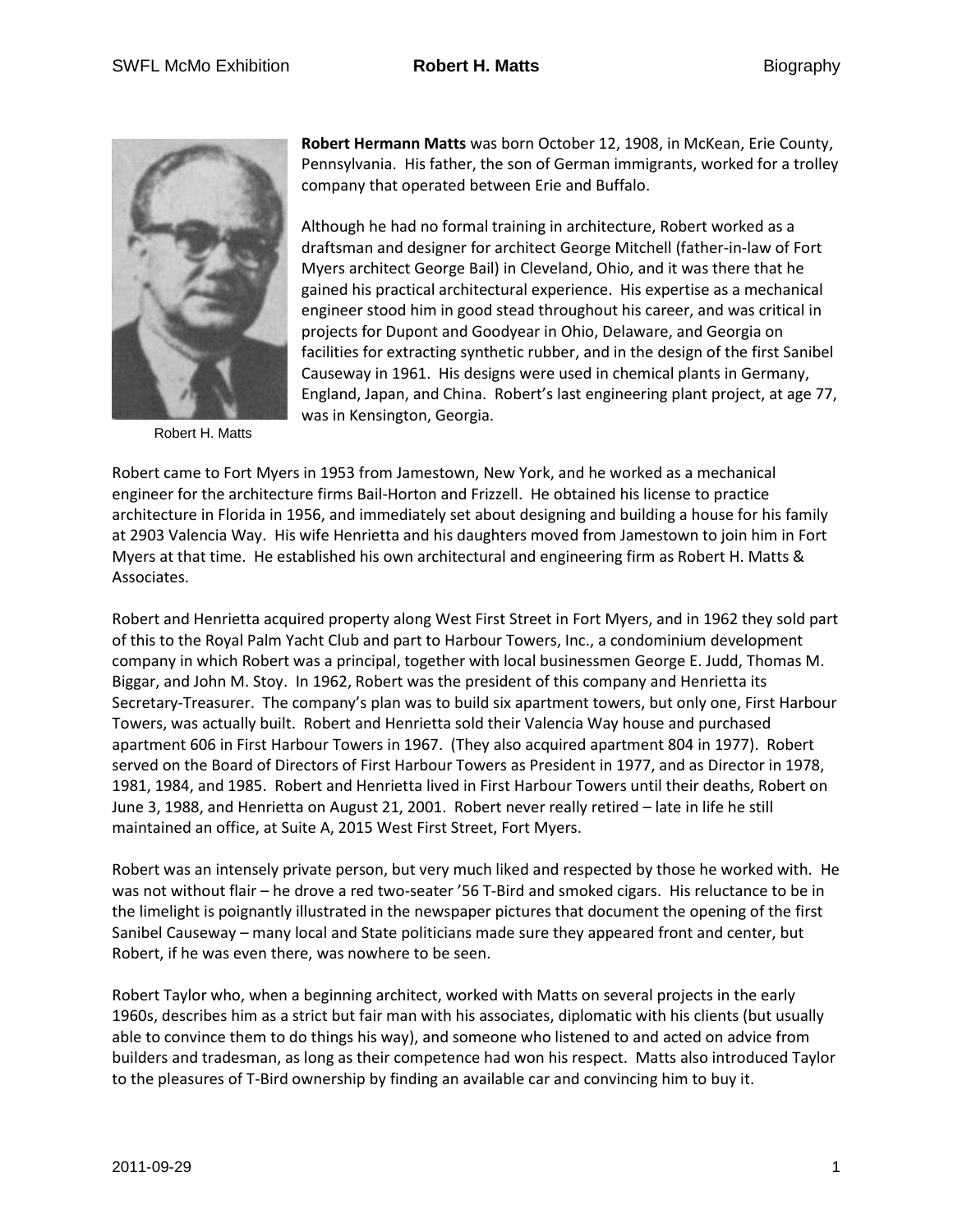Jim Scollen, a stair-builder and carpenter who worked with Robert on additions to St. Isabel's Catholic Church in the 1980s, remembers him as intelligent, creative, honest, and private, with a dry sense of humor, and yet always agreeable and open to suggestions:

From my point of view he was a pleasure to work with. He gave clear instructions and knew exactly what he wanted. His grasp of the woodworking details was exceptional. [He] could envision reveals, shadows, color and grain match as well as any person I ever met. He had a monster chest of detail drawings accumulated over a lifetime of work. … He once told me that he cut his teeth on the big frame houses of Pennsylvania. After looking at those drawings, I don't doubt it. They were like a bible of how things should look.

The Rev. Robert Browning, for whom Robert designed and built St. Hilary's Episcopal Church, remembers him as follows:

I met him in October 1965 when we discussed the original concept for St Hilary's to be a Spanish Mission building at our present location. We didn't have the money and building was beautiful but out of our price range. Instead he and I designed the present building by taking the dome he had designed for over the Altar and making it an expanded 60 foot circle. We then took the idea of a parish hall and church school wing and made them open arms reaching out to the community. Some detractors later said it all looked like a silo and barn. Robert said, "Good!" We decided that Jesus was born in a barn that it was a great idea. In fact, he said let's invite the News-Press mailbag person to the dedication and he would pay for the limo to bring him there. Someone sent us several thousand dollars because of Robert's retort. He welcomed any and all ideas that contributed to a better final plan. He was a complete joy to work with!

Robert became such a part of the design and construction that ultimately he only accepted about 25% of his original charge. He even designed and paid for the reredos, the entire wooden wall behind the Altar as his gift! He didn't charge us for the earlier design either.

He was a devout Roman Catholic and his wife was Lutheran. I visited them both in their home and many times in his office there by the Yacht Club. We had some meals with him and his wife at the Yacht Club. He was a kind and gentle man who walked with stiff leg, but I do not remember the problem.

\* \* \* \* \* \* \* \* \* \*

Robert married Henrietta V. Umrath, from Erie, Pennsylvania, in the early 1930s. She was born on May 2, 1909, and was also a descendant of German immigrants. They had three daughters: Marilyn Ann, born in 1933; Janet Mae, born in 1938, in Pennsylvania; and Betsy Lou, born in 1941, in New York. Marilyn married Richard Eugene Bissell in the mid-1950s and they have a son Douglas Robert, born November 18, 1958. Richard died on August 17, 1997, in Charlotte, North Carolina. Janet married Richard Lee Prickett on March 5, 1961, in Fort Myers. Betsy married James "Jimmy" Wyatt Meredith on July 20, 1962, in Fort Myers, and as of 2002 was living in Jackson, Mississippi.



Henrietta (Umrath) Matts

Robert's parents were Charles Andrew Matts, born April 1866 in Pennsylvania, and Emma A. Matts, born 1875, also in Pennsylvania. They married in 1896, probably in McKean, Pennsylvania, and had five children: Gertrude Marguerite, born January 18, 1898; Carl V., born 1902; Andrew G., born 1905; Robert H., born October 12, 1908; and Theodore J., born September 17, 1911. Charles worked first as a painter, and then took a position with the Erie Traction Company. They lived on Shadduck Road in McKean. He died in 1918, and Emma died in 1936. Robert's sister Gertrude, married to Thomas Harry McCarthy, died in Escondido, California, on January 4, 1974. His brothers Carl, an electrician, who died in 1989,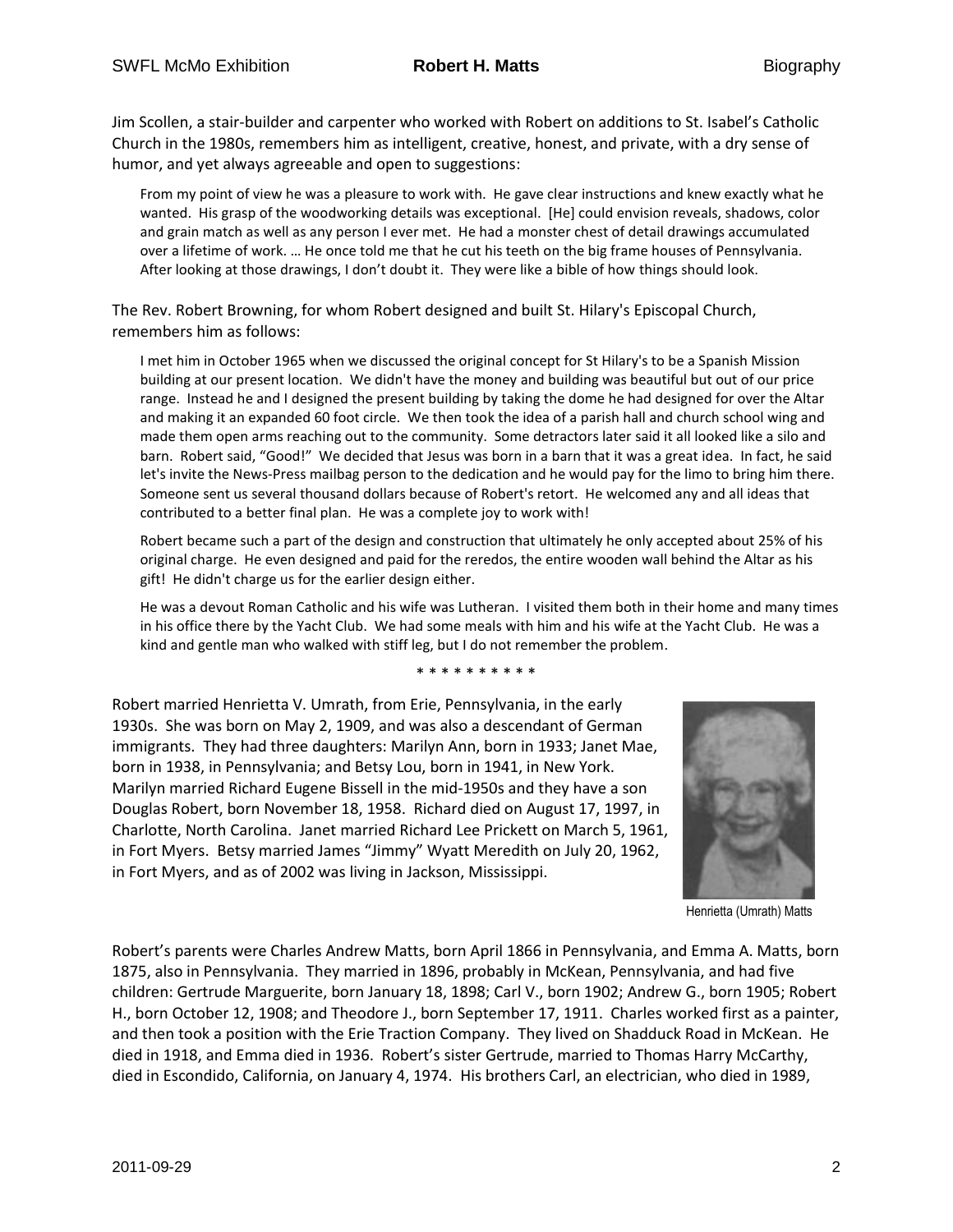Andrew, a barber, who died in 1974, and Theodore (married to Helen T. Hoehn of Erie) who died in 1980, are all buried in St. Francis Xavier Cemetery in McKean, Pennsylvania, together with their parents.

Robert's grandparents on his father's side were Anton "Anthony" and Anna Mary "Hafling" Metz (or Matz). Both were born in Bavaria – Anton in March 1825 and Mary in January 1846. Anton immigrated to Pennsylvania in 1865, and they were married about the same year. He worked as a laborer. They had six children, including Charles Andrew, born 1866, George Joseph, born 1868, and Frank, born 1871, all in McKean, Pennsylvania.

Henrietta's parents were Emil C. Umrath, born February 1876, and his second wife Amelia Umrath, born May 15, 1881. Emil worked as a shipping clerk; they were married about 1906. By 1918 they lived at 825 West 26<sup>th</sup> Street in Erie, Pennsylvania, and Emil was a patrolman. Henrietta, born May 2, 1909, was their only child. They divorced in the early 1920s, and Emil remarried. In 1930, Amelia and Henrietta were living at 501 French Street, Erie; Amelia was working as a saleslady in a department store while Henrietta worked as a stenographer in an engine works. Emil died on November 22, 1953, in Erie, and Amelia died in January 1967 in Fort Myers.

Henrietta's grandparents on her father's side were Emil Umrath, born April 1845, and Bertha Eitel, born March 1848, both from Wirtemberg, Germany. Both immigrated to Pennsylvania as children. They were married about 1871 and lived on Peach Street, and later at 217 10<sup>th</sup> Street, in Erie. Emil was a druggist. They had four children, including Edith S. "Ida", born July 1874; Emil, born February 1876; and Edna Alma, born April 1880.

\* \* \* \* \* \* \* \* \* \*

Robert H. Matts & Associates was responsible for many projects in the Fort Myers area, including: Matts Residence, 2903 Valencia Way, Fort Myers, 1956 Sanibel Causeway, 1962 R.H. Matts & Associates Office, 2370 West First Street, Fort Myers, 1962 Christian Science Church, 2390 McGregor Blvd., Fort Myers, 1963 Bishop Verot Catholic High School, 5598 Sunrise Drive, Fort Myers, 1963 First Harbour Towers Condominium, 2350 West First Street, Fort Myers, 1964 St. Andrew Mission, 2628 Del Prado, Cape Coral, 1964 St. Hilary's Episcopal Church, 5011 McGregor Blvd., Fort Myers, 1965 St. Michael Lutheran Church, 3595 Broadway, Fort Myers, 1968 Hessler Residence, 1215 Alhambra Drive, Fort Myers, 1969 Additions to St. Isabel's Catholic Church, 3559 Sanibel-Captiva Road, Sanibel, 1975, 1978, 1981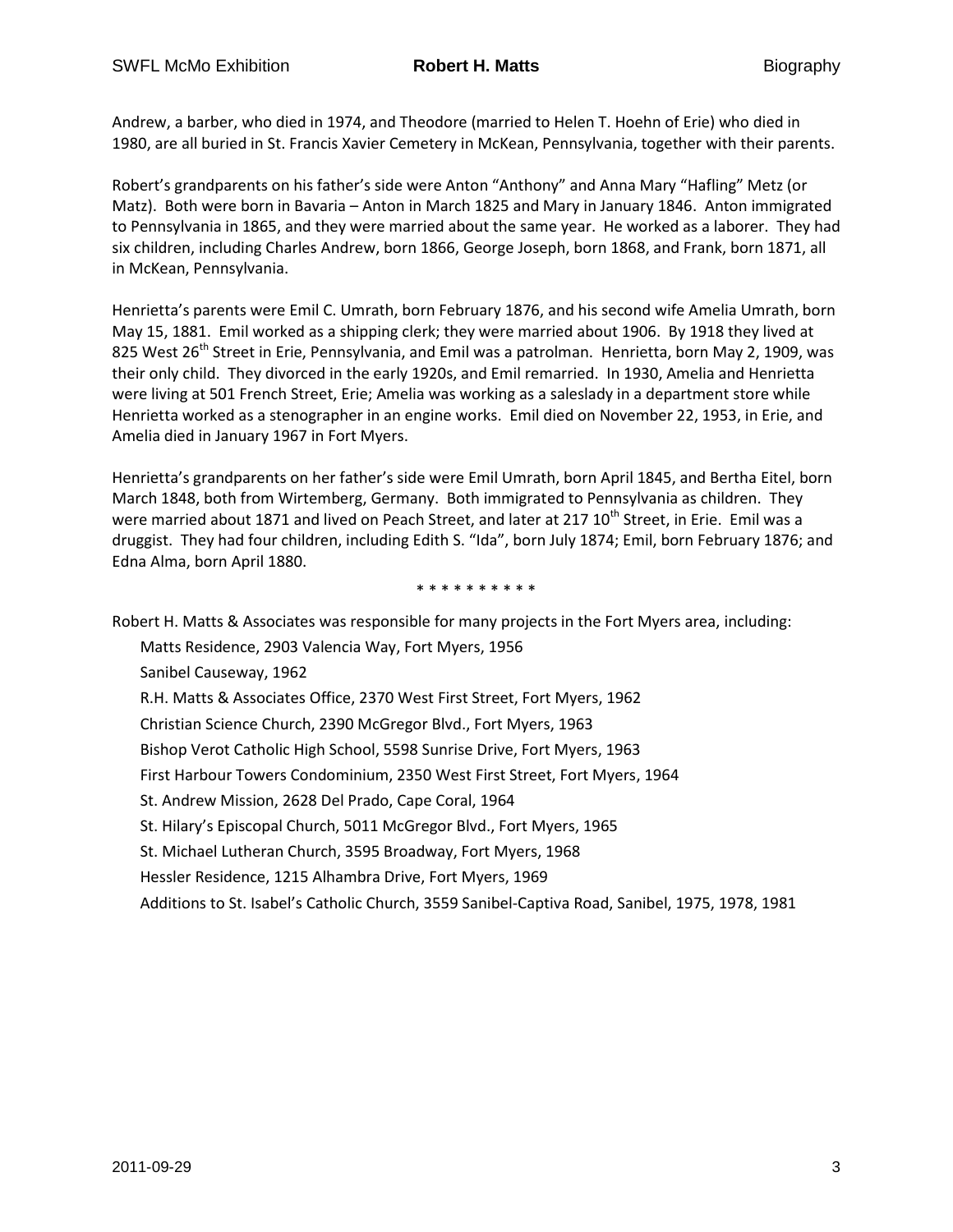The following are descriptions of some of Robert's most notable designs:



## **Matts Residence, 1956**

This house, at 2903 Valencia Way (on lots 10 and 11, block 6, of Valencia Terrace subdivision) has 3,905 sq. ft., 3 bedrooms, 2 bathrooms, a fireplace, and a finished garage. In 1980 the next owners added a pool, concrete patio, and screened enclosure.



## **Sanibel Causeway, 1962**

Robert H. Matts & Associates won the contract to design and engineer the causeway on October 19, 1960, for a fee of \$107,500. The causeway opened on May 26, 1963. Construction by the Army Corps of Engineers lasted 15 months and cost \$2.73 million.

There were 3 bridges: a 26' high drawbridge, a lowlevel bridge, and a long span, joining Sanibel, with a clearance of 16'.

The picture above, taken in 2004, shows one of Matts' original bridges in front of its replacement. Corrosion from salt spray was one of the major factors in the deterioration of the original bridges. All of the original bridges were demolished and their remains were sunk into the water to create a number of artificial reefs.



# **R.H. Matts & Associates Office, 1962**

This office building at 2370 West First Street, Fort Myers, has, currently, 924 sq. ft. According to Tom Biggar, Jr., originally there were two identical but mirror-imaged buildings with a covered carport connecting them. The other building was south of the current building, at the southeast corner of the yacht club's parking lot.

Matts sold this office property for \$40,900 to the adjacent Royal Palm Yacht Club on April 16, 1971.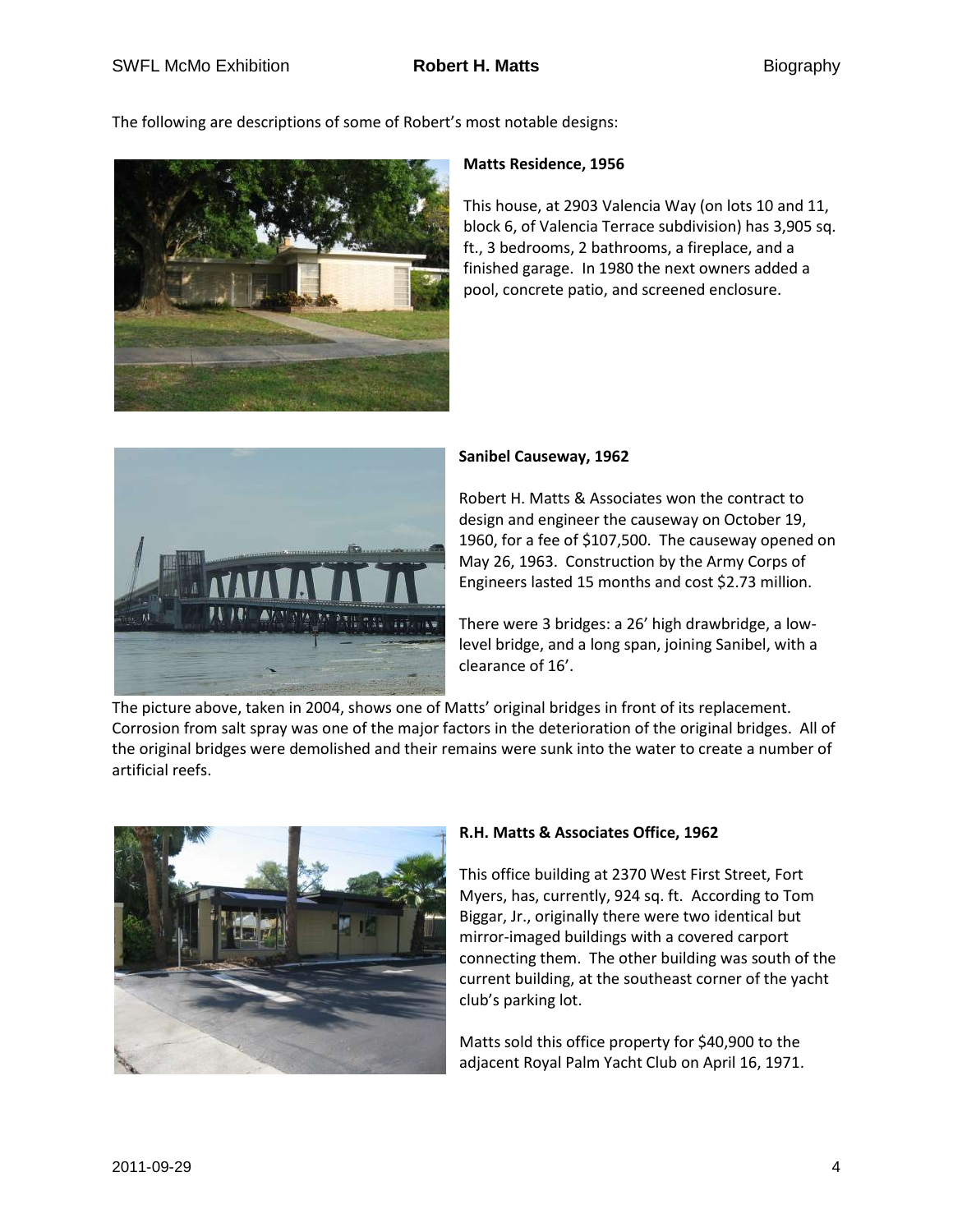

# **Fort Myers Christian Science Church, 1963**

This church, faced with small tiles of beautiful rosecolored Italian marble, is located at the corner of McGregor Blvd. and West First Street.

Robert's design – an irregular octagonal core with wings at different angles – has strong echoes of the Fifth Church of Christian Science in Cleveland, Ohio, designed by Frank W. Bail, an in-law of George Mitchell, with whom Robert worked as a young man. But the two churches are far from being identical, and the Fort Myers one definitely has Robert's modernistic stamp.

Robert V. Taylor, who was Matts' assistant at the time of construction, remembers what a difficult time they had getting rid of a large clump of bamboo on the site. They kept digging it out, but sprouts would reappear. Eventually they had to excavate quite a deep hole to ensure eradication of all the bamboo, and then they were faced with filling the hole and packing the earth to make a solid bed for construction.



#### **Bishop Verot Catholic High School, 1963**

The school was established in 1962 as Fort Myers Central Catholic High School and was renamed Bishop Verot (for the first Bishop of Florida) when they moved to their newly constructed location in 1964. Coincidentally, the school chapel was used for church services before St. Cecilia's Catholic Church, designed by Edgar Wilson, was built next door in the mid-60s.



#### **First Harbour Towers Condominium, 1964**

This is an 8-story steel-frame high-rise apartment building located northwest of the intersection of West First Street and Virginia Avenue.

According to Tom Biggar, Jr., the original plan was to have six Harbour Towers buildings, three on each side of the street that later became simply the entrance drive to First Harbour Towers.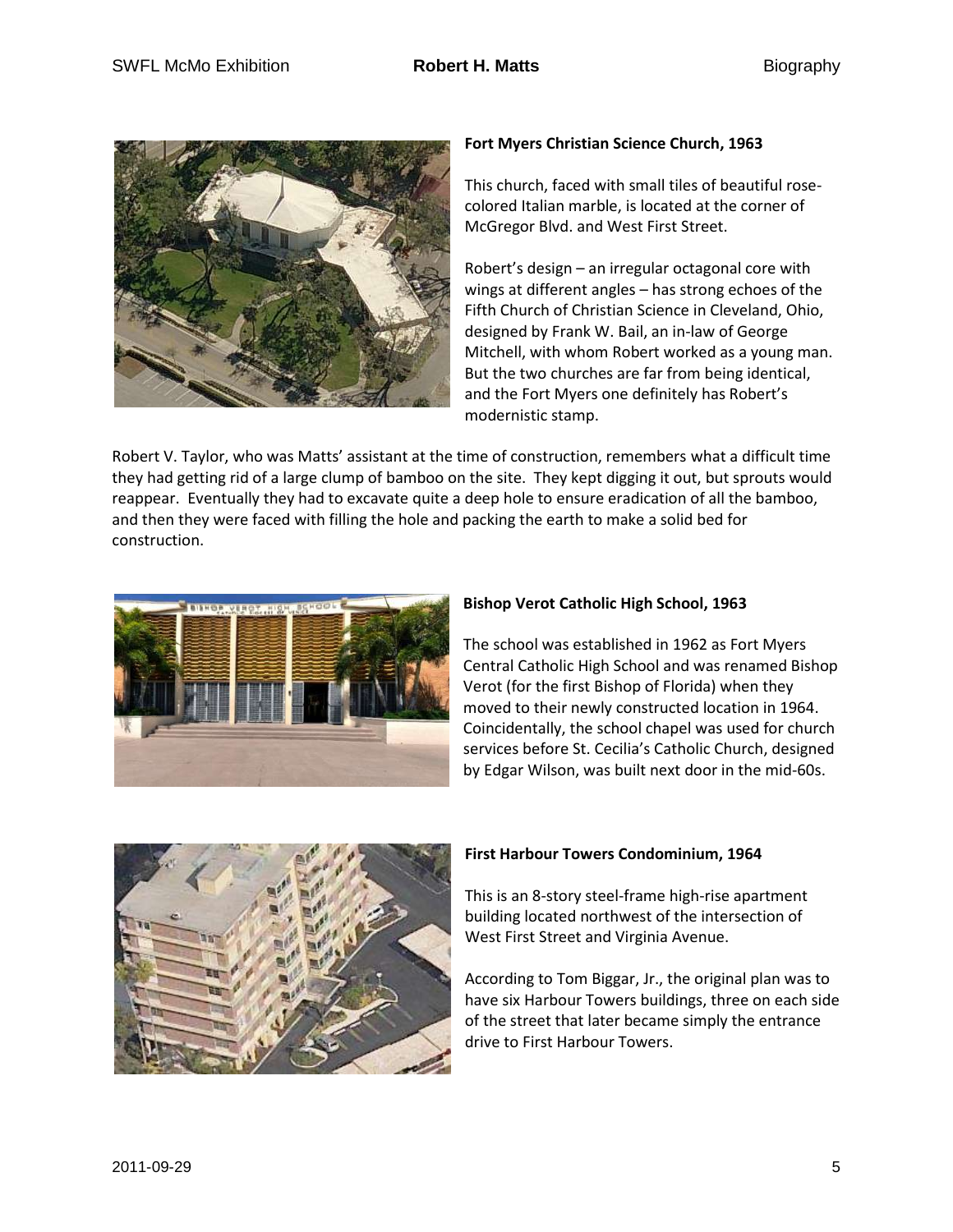

## **St. Andrew Mission, 1964**

This church building, at 2628 Del Prado, Cape Coral, was dedicated in 1965.



# **St. Michael Evangelical Lutheran Church, 1963 or 1964**

This church, at, 3595 Broadway, Fort Myers, was built in 1968. It has 6,789 sq. ft.



# **St. Hilary's Episcopal Church, 1965**

This church, at the corner of McGregor Blvd. and Colonial Blvd. in Fort Myers, features a cylindrical main sanctuary.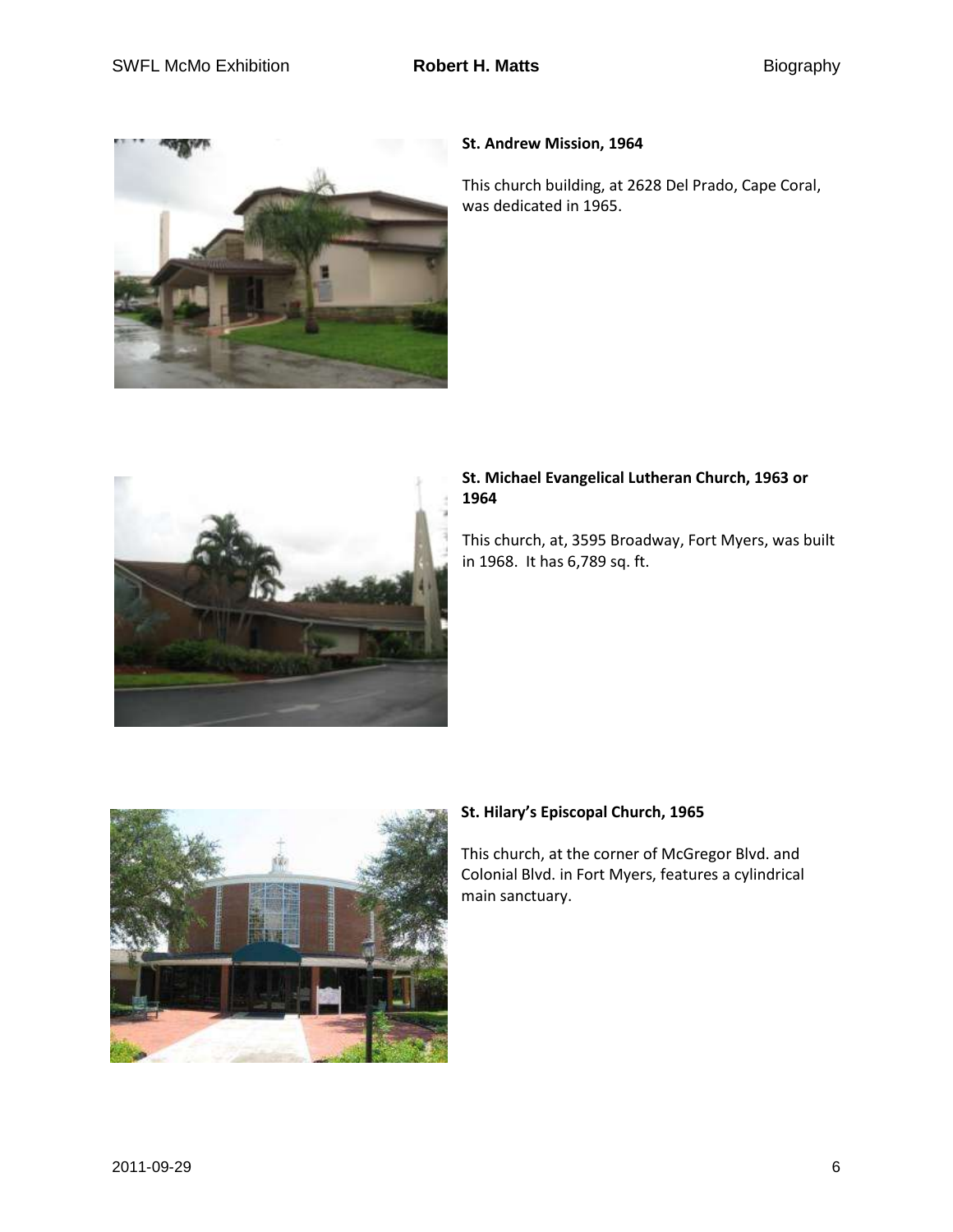

# **Hessler Residence, 1969**

Robert designed this house for Carl W. and Lois M. Hessler, at 1215 Alhambra Drive, Fort Myers, on the Caloosahatchee. The house, built in 1970, has 1 story, 4,998 sq. ft., 2 bedrooms, 2 ½ bathrooms, a finished carport, a finished garage, a fireplace, and a pool.

Robert and Henrietta financed the Hesslers with a mortgage of \$20,000, which was paid in full by August, 1975.



## **Pine Island Residence, 1971**

Robert Matts designed and built a house at 2770 Teal Court, St. James City, Florida, on land he purchased from James & Mary Wells, of Albuquerque, New Mexico. A concrete seawall was constructed in 1972.

The house has 2,290 sq. ft., 2 bathrooms, a finished 2-car garage, and a finished screened porch on the channel side. The finished upper story is 12 ft. x 17 ft. A fireplace was added in 1980. A wooden dock and boat lift were constructed in 2000, and shutter awnings were added in 2008.

Robert and Henrietta sold the property to Frances Ilene Gates, of Independence, Iowa, on June 27, 1977. The Mattses financed the purchase with a mortgage of \$25,000.



# **St. Isabel's Catholic Church additions, 1975, 1978, and 1981**

The church, at 3559 Sanibel-Captiva Road, Sanibel, had been built in 1963. Robert designed and built the new rectory, which was dedicated on December 7, 1975.

Again in 1978 he drew up proposals for a new addition to the church, and construction was completed December 1978.

In 1981 there was a consideration of a further addition. Robert proposed three different sets of plans. The chosen version included expansion of the church opposite the hall with permanent seating, three